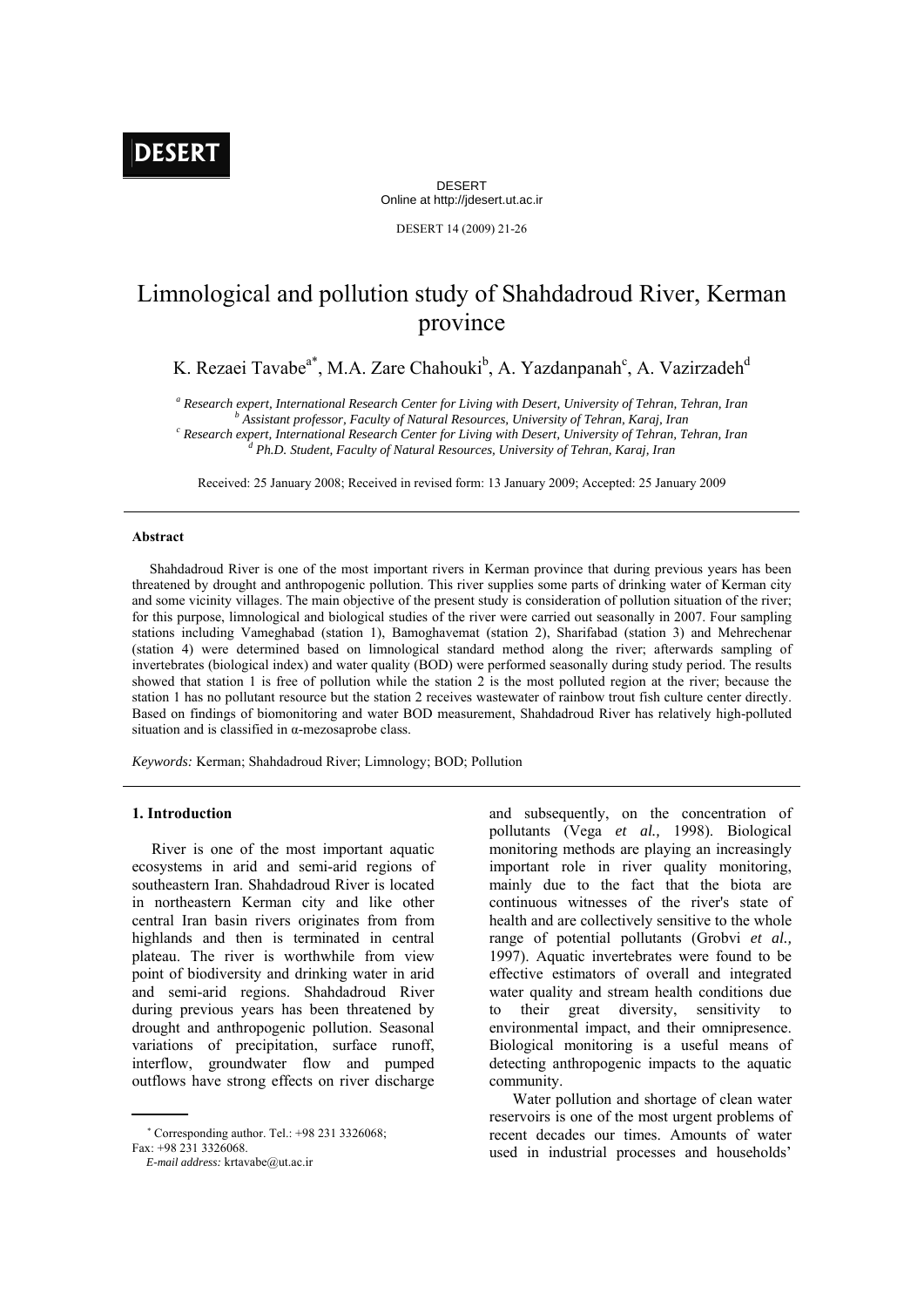demands are enormous and so are amounts of wastes and number of various contaminations. One of the most common contaminations is the organic pollutants, which can originate from different sources (Zawala *et al.,* 2007). The assessments of water quality contaminations require monitoring of a wide range of physical, chemical and biological parameters. The usual situation is the measurement of multiple parameters, taken at different monitoring times, and from many monitoring stations (Chapman, 1992). Biochemical oxygen demand (BOD) is the amount of dissolved oxygen that is consumed by aerobic, heterogeneous populations of micro-organisms to oxidize or degrade the carbonaceous and nitrogenous components of biodegradable organics in water. It is one of the key variables in waterquality assessment (Revelli and Ridolfi, 2004). One of the most important anthropogenic impacts on the environment is the disposal of wastes that originate from human activities. Among liquid wastes, wastewaters contaminated by biodegradable pollutants constitute a common by-product of both civil settlements and industrial facilities. This class of substances is known as biochemical oxygen demand (BOD) (Boano *et al.,* 2005). BOD is employed as a gross measure of the oxygen demanding potential of the effluent. Assimilative capacity varies in accordance with variations in hydrodynamic conditions and other ecological processes (Babu *et al.,* 2005). Degradation of organic matter by heterotrophic bacteria is one of the major processes controlling the oxygen

level of aquatic ecosystems and thus their quality. In most aquatic ecosystems, organic matter has a mainly autochthonous origin but, for rivers flowing through urbanized areas, wastewater effluents can be the major source of organic matter (Servais *et al.,* 1995). In the present study, Shahdadroud River condition was evaluated from viewpoint of pollution; because some parts of drinking water of Kerman city and vicinity villages are supplied from this river. In the first stage of the study, four sampling stations were established based on limnological standard method (Hynes, 1970); then sampling of invertebrates and water quality (BOD) were performed seasonally during the study period.

## **2. Materials and methods**

## *2.1. Sampling stations*

 Shahdadroud River located in 25 km northeastern of Kerman city. At the present study, totally four stations, namely Vameghabad (station 1), Bamoghavemat (station 2), Sharifabad (station 3) and Mehrchenar (station 4) were selected on the river under the river quality-monitoring network. The sampling network was designed to cover a wide range of determinants at key sites, which reasonably represent the water quality of the river system accounting for tributary and inputs from wastewater drains that have impact on downstream water quality.

Table 1. Location and characteristics point of sampling stations

| station      | Elevation (m) | Characteristics of the station                          | position                    |
|--------------|---------------|---------------------------------------------------------|-----------------------------|
| Vameghabad   | 2253          | the opposite of installations of Kerman water institute | N 30° 31′ 28″               |
|              |               |                                                         | $E$ 57° 14′ 41″             |
| Bamoghavemat | 2032          | rainbow trout fish culture center downstream            | N 30° 30′ 33″               |
|              |               |                                                         | $E$ 57° 16′ 15″             |
| Sharifabad   | 1639          | Mohammadshah and Keliseki tributaries downstream        | $N$ 30° 27′ 09″             |
|              |               |                                                         | $57^{\circ}$ 21' 42"<br>E.  |
| Mehrchenar   |               |                                                         | $30^{\circ}$ 14' 23"<br>N   |
|              | 1065          | Darsakhti tributary downstream                          | $57^{\circ} 36' 41''$<br>E. |

#### *2.2. Invertebrate and water sampling*

 Invertebrate and water samples (BOD) were collected each season at three points (1/4, 1/2 and 3/4) across the river width at all the four stations with a view to monitor changes caused by the seasonal limnological cycle during the study period (November 2006 until September 2007). Invertebrate sampling was accomplished by surber or foot square-foot sampler and BOD of the water samples were determined by winkler method (Chapman, 1992). *3.2. Biologic index (Z) estimation* 

 To determine river water quality, estimating the biological index is requirement. Biological index is calculated by Baur formula (Baur, 1980) and Wegl invertebrate benthos table (Wegl, 1983) as below:

$$
Z = \frac{\sum o + 2 \sum \beta + 3 \sum \alpha + 4 \sum p}{\sum h}
$$

Z= Biological Index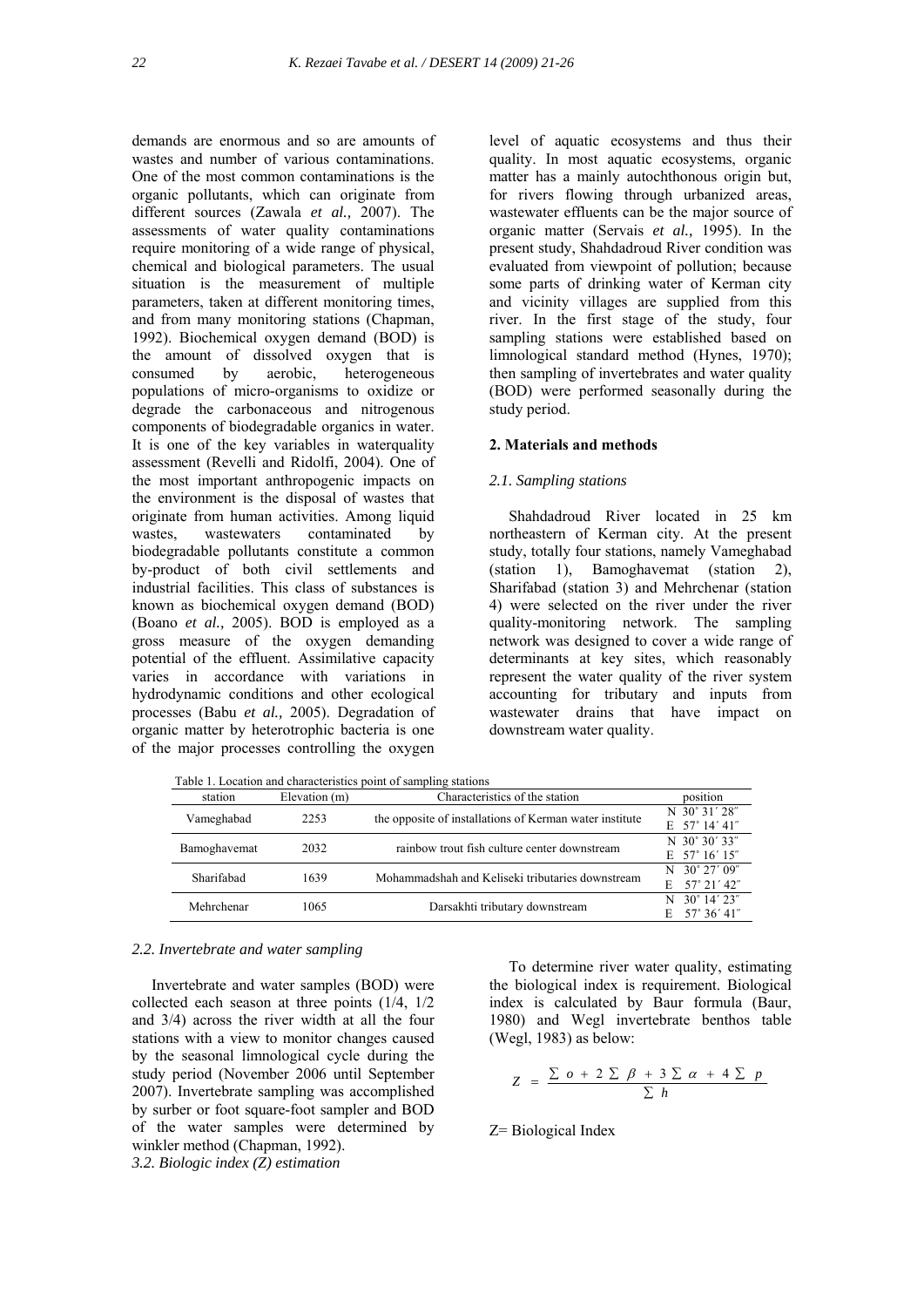∑o= Number of invertebrates related to oligosaprobe region

 $\Sigma$ β= Number of invertebrates related to βmezosaprobe region

 $\Sigma \alpha$ = Number of invertebrates related to  $\alpha$ mezosaprobe region

∑p= Number of invertebrates related to polysaprobe region

**∑**h= Total number of invertebrate samples

| Table 2. Biological index and river saprobic condition (Ahmadi and Nafisi, 2001) |                 |              |                       |
|----------------------------------------------------------------------------------|-----------------|--------------|-----------------------|
| Biological index $(Z)$                                                           | Water quality   | Water region | Saprobic condition    |
| l-1.5                                                                            | Good            |              | Oligosaprobe          |
| $1.5 - 2.5$                                                                      | Moderate        |              | β-mezosaprobe         |
| $2.5 - 3.5$                                                                      | Relatively weak |              | $\alpha$ -mezosaprobe |
| $3.5 - 4$                                                                        | Weak            |              | polysaprobe           |

## *4.2. Statistical Analysis*

level using SPSS software.

**3. Results** 

# The data were normalized by Shapiro-Wilk test and then were analyzed statistically. Data were subjected to multiple-way ANOVA; significant differences between the means were compared with the Duncan's test, and statistical significance was tested at a 0.05 probability

# *1.3. Biological index*

 The sampled aquatic invertebratess were identified and based on their tolerance index and biological index formula (Baur, 1980) at each station were calculated seasonally (Table 3). Comparison of biological index among sampling stations during study period are showed in Figure 1.

Table 3. Biological index at different stations during study period

| Sampling station | Spring                      | Summer                       | Autumn                       | Winter                       |
|------------------|-----------------------------|------------------------------|------------------------------|------------------------------|
|                  | $1.3 \pm 0.07$ <sup>a</sup> | $1.38 \pm 0.14$ <sup>a</sup> | $1.46 \pm 0.11$ <sup>a</sup> | $1.33 \pm 0.14$ <sup>a</sup> |
|                  | $2.52\pm0.13$ $\degree$     | $2.81 \pm 0.18$ °            | $2.91 \pm 0.25$ °            | $2.62 \pm 0.32$ <sup>6</sup> |
|                  | $2.31\pm0.26$ <sup>b</sup>  | $2.51 \pm 0.24$ <sup>b</sup> | $2.35\pm0.27$ <sup>b</sup>   | $2.48\pm0.24$ <sup>b</sup>   |
|                  | $2.56\pm0.21$ <sup>b</sup>  | 3.04 $\pm$ 0.19 $\degree$    | $3.27\pm0.31$ °              | $2.75 \pm 0.29$ <sup>b</sup> |

Values with the same superscript letters in a column are not significantly different at the 0.05 level



Fig. 1. Comparison of average biological index of four seasons among studied sampling stations

# *2.3. BOD*

 The results of BOD measurement are given in Table 4. BOD value in the first station showed significant difference  $(P<0.05)$  and its value was the least that indicate lower pollution compared to other stations. The second station sampling in spring and summer showed significant differences  $(P<0.05)$  and its value was higher than other stations that related to rainbow trout fish center wastewater mainly.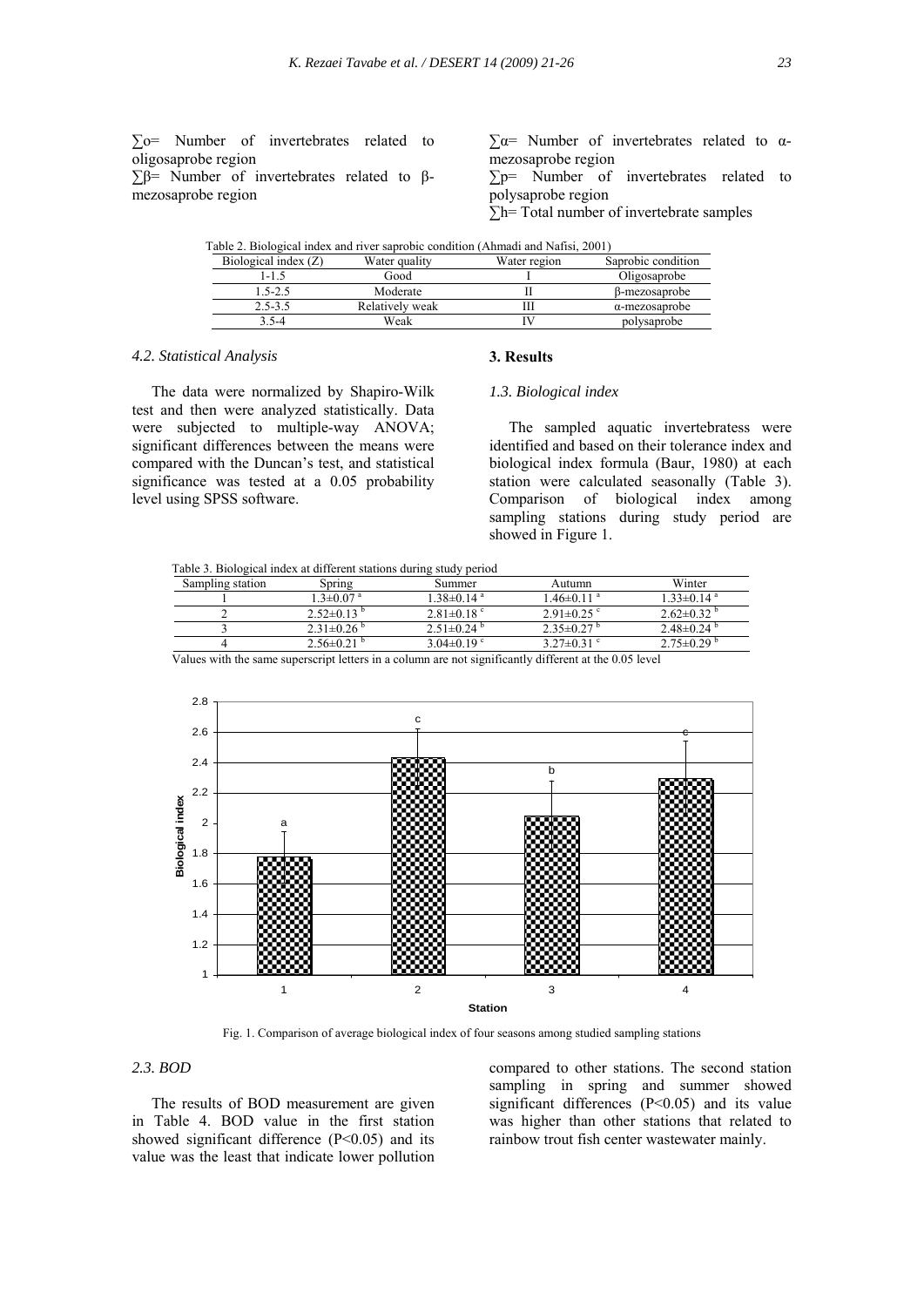| Table 4. Water BOD at different stations during study period |  |
|--------------------------------------------------------------|--|
|--------------------------------------------------------------|--|

| Sampling station | Spring                       | Summer                         | Autumn                        | Winter                        |
|------------------|------------------------------|--------------------------------|-------------------------------|-------------------------------|
|                  | $1.59 \pm 1.11$ <sup>a</sup> | $2.38\pm0.93$ <sup>a</sup>     | $3.27 \pm 0.76$ <sup>a</sup>  | $3.63 \pm 1.05$ <sup>a</sup>  |
|                  | $10.49 \pm 0.88$ °           | $13.23 \pm 1.16$ °             | $14.18 \pm 1.28$ <sup>b</sup> | $15.32 \pm 1.22$ <sup>b</sup> |
|                  | $7.54\pm0.89$ <sup>b</sup>   | $10.41 \pm 0.79$ <sup>bc</sup> | $11.74 \pm 1.62$ <sup>b</sup> | $13.44 \pm 1.51$ <sup>b</sup> |
|                  | 8.17 $\pm$ 0.95 bc           | 9.04 $\pm$ 1.19 <sup>b</sup>   | $12.07\pm1.57$ <sup>b</sup>   | $12.19 \pm 1.29$ <sup>b</sup> |

Values with the same superscript letters in a column are not significantly different at the 0.05 level



Fig. 2. Comparison of average BOD for four seasons among studied sampling stations

# **4. Discussion**

 At the present study, water quality and biological index in four sampling stations at Shahdadroud River were considered seasonally. Based on baur formula (Baur, 1980) and Wegl invertebrate benthos table (Wegl, 1983) to calculate biological index. Indices are useful tools to communicate with managers because they reduce complex scientific data, integrate different types of information, and produce results that can be easily interpreted in the perspective of water quality management (Wilson and Jeffrey, 1994). Aquatic invertebrates were found to be effective estimators of overall and integrated water quality and stream health conditions due to their great diversity, sensitivity to environmental impact, and their omnipresence. The use of the benthic invertebrate fauna as an indicator for a qualitative classification of freshwater systems has increased in many regions of the world within the last years (Roldan, 2003). The value of biological index in spring season showed significant difference (P<0.05) in first station compared to other stations (Table 3). This matter indicates high quality water at the station 1 while other stations are affected by anthropogenic, agriculture and aquaculture

activities. In summer and autumn seasons, the number of biological index at stations 2 and 4 showed significant increasing during the study period (Table 3); this matter may reflect (1) higher feeding and wastewater by fish and livestock culture centers and/or (2) decreasing the river water discharge by seasonal fluctuations. Pollution has the potential to affect the biological integrity of aquatic systems, decreases the quality of waters and may directly affect aquatic animals. The effects of anthropogenic disturbances in the receiving systems can be assessed by measuring changes in community structural parameters including biodiversity indicators, biotic indices and community structure. In winter season like spring, with increasing precipitation, the river pollution and the biological index number at station 1 showed significant differences (P<0.05) compared to other stations (Table 3).

 Comparison of biological index among sampling stations annually showed significant difference in station 1 (Figure 1) and in point of saprobic and pollution view related to oligosaprobe class because the station 1 had been selected upstream the river where there were no any pollution resources. The BOD data was corresponding and showed the least value at this station (Figure 2). There is an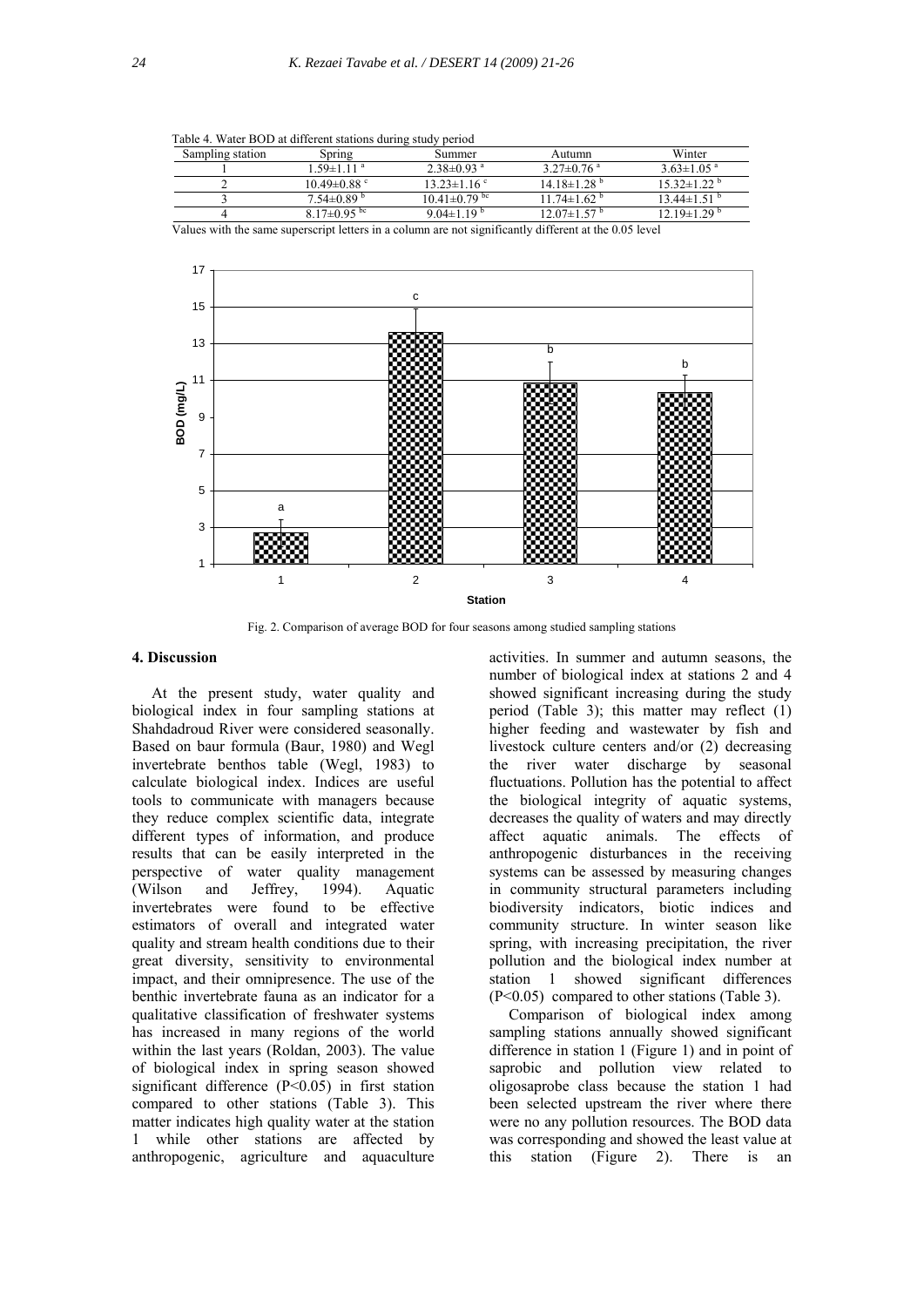incompatibility between stations 3 and 4 in BOD and biological index value (Figure 1, 2) and station 4 in spite of higher biological index value compared to station 3 has lower BOD value. This matter is related to self-purification opportunity in station 4; since distance of pollutant point to sampling station in station 4 is higher than station 3. Pollutant from agricultural and farming activities, untreated urban sewage and industrial effluents driven into the river by wastewaters or surface runoff can be the cause of severe pollution. Threshold values for pollutant load in wastewater, established independently of the river flow rate, are not protected from pollution since the mechanisms that determine water quality are mixing, transport and species reactions occurring in the receiving water body (Campolo *et al.,* 2001).

 Station 2 which is affected by rainbow trout culture center is placed by β-mezosaprobe class; this matter can relate to (1) feeding and over feeding the fish culture center (2) fish fecal (3) carcass of dead fish (4) used drugs in the fish culture. Station 3 not only has exposed to agriculture, another fish culture and semiindustrial livestock farm wastewaters but also receive domestic and urban contaminant. According the results, this station was assessed as the most pollution region along the Shahdadroud River that indicates the presence of biodegradable organic matter in the water column. BOD measurements confirmed that results at 2 and 3 stations (Figure 2). Contamination generated from upstream development, agriculture wastewater and human activity introduces a significant amount of nutrients and organic into rivers, thus, accelerates the hypoxia or eutrophication process, spoils the public water resources, and caused high BOD. Station 4, however has located downstream of station 3 but showed lower pollution than this station, because the river with self-purification phenomenon decrease the receive pollution. This station based on saprobe and pollution view is placed in α-mezosaprobe class. In the river biomonitoring all observed invertebrate at this station nearly connected to the third pollution region, One of the major advantages of biomonitoring with benthic invertebrates is the possibility to detect changes in water quality that occur at the time of sampling as well as changes that have occurred within a longer period before sampling, due to the relatively sedentary life style and long life span of these organisms (Rosenberg and Resh, 1996; Schwoerbel, 1999).

## **5. Conclusion**

 Based on biomonitoring and water BOD measurement findings, Shahdadroud River has relatively high-polluted situation and is classified in α-mezosaprobe class. Station 1 is free of pollution while the station 2 is the most polluted region at the river; because the station 1 has no pollutant resource but the station 2 receives wastewater of rainbow trout fish culture center directly. Stations 3 and 4 have moderate pollution situation; because these stations in spite of receiving pollutants have self-purification opportunity relatively. Aquatic insect species and their frequency that mainly relate to pollution regions two and three, indicate to weak biological condition at Shahdadroud River. Based on EPA standard water quality in station 1 is suitable only for drinking.

## **Acknowledgments**

 The authors are grateful to Dr. M. Jafari Director, Dr. H. Ahmadi Deputy of Research, Dr. H. Azarnivand Deputy of Finance and Dr. M.K. Reyhan Head of Department of Arid Regions Management of International Research Center for Living with Desert, University of Tehran. This research was financed by International Research Center for Living with Desert, University of Tehran, Iran.

### **References**

- Ahmadi, M., Nafisi, M., 2001. Identification of Running Water Indicator Invertebrate, Khabir publication, Tehran, 240 pp.
- Babu, M.T., Kesava, V., Vethamony, P., 2005. BOD– DO modeling and water quality analysis of a waste water outfall off Kochi, west coast of India, Ecol Model, 184: 299–312.
- Baur, W., 1980. Gewasser guete bestimmen and beurtilen, Paul Parey Verlag, Stuttgart, 453 pp.
- Boano, F., Revelli, R., Ridolfi, L., 2005. Stochastic modelling of DO and BOD components in a stream with random inputs, Adv Water Resour, 30: 1122– 1131.
- Campolo, M., Soldati, A., Andreussi, P., 2001. Water quality control in the river Arno. Water Resour Res, 35: 3547–3552.
- Chapman, D., 1992. Water Quality Assessment, in: D. Chapman on behalf of UNESCO, WHO and UNEP (Ed.), Chapman & Hall, London, 585 pp.
- Grbovi, S., Walley, J., Kompare, B., 1997. Using machine learning techniques in the construction of models. Part II: Rule induction. Ecol. Modelling, 95: 95–111.
- Hynes, H.B., 1970. The Ecology of Running waters, Published by Liverpool university press, Great Britain, 387 pp.